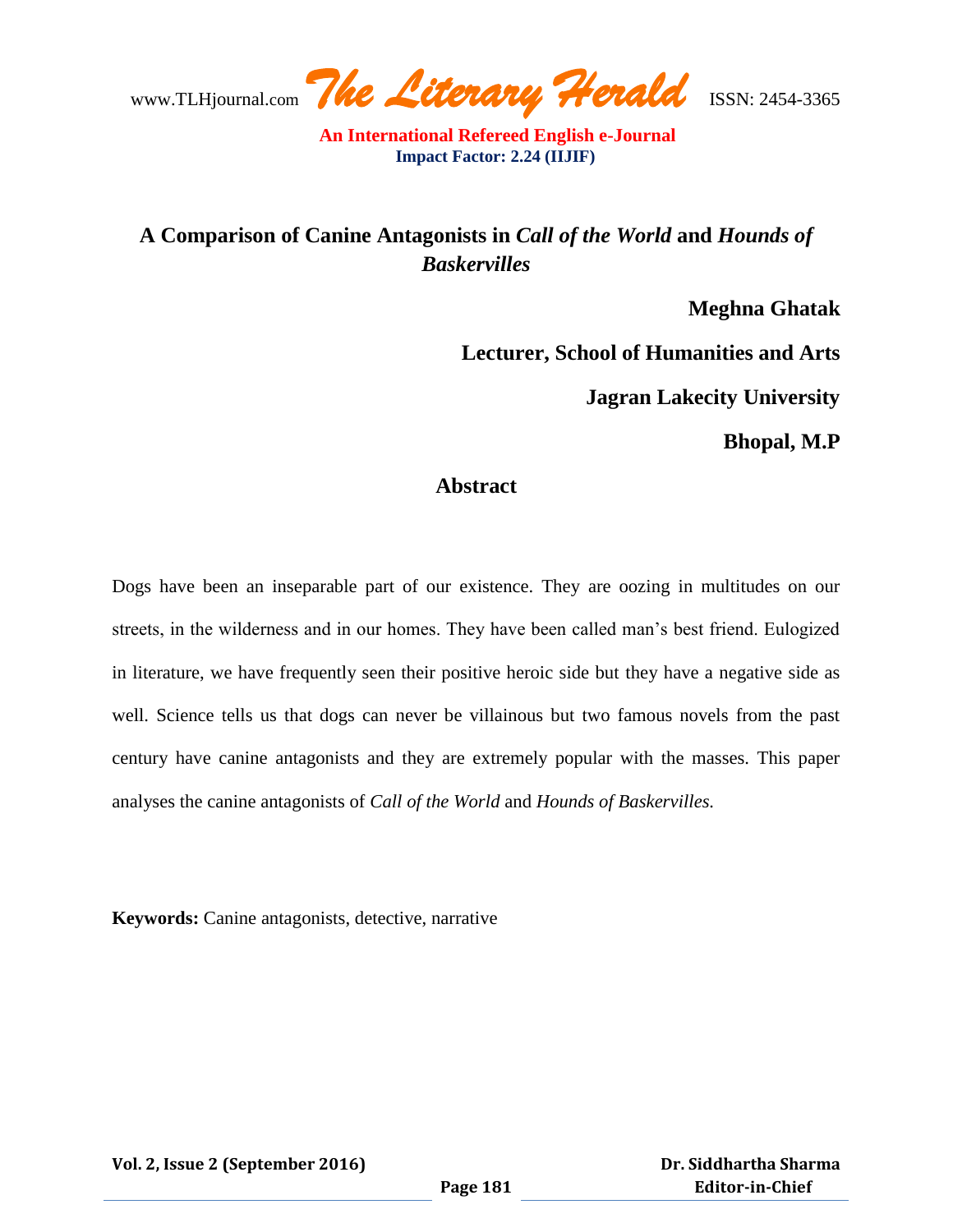www.TLHjournal.com *The Literary Herald*ISSN: 2454-3365

## **A Comparison of Canine Antagonists in** *Call of the World* **and** *Hounds of Baskervilles*

**Meghna Ghatak**

**Lecturer, School of Humanities and Arts**

**Jagran Lakecity University** 

**Bhopal, M.P**

*"The world is full of obvious things which nobody by any chance ever observes."- Sherlock Holmes, The Hound of The Baskervilles*

Dogs, whether tamed or untamed had been an inseparable part of our life. Our quotidian lives have been since times immemorial, gratified by the numerous outcasts that can be seen oozing in our streets in myriad of hues and textures. They are our universal soldiers, robin hoods, knights in shining armor, messengers of ill happenings and what not. No wonder they have added their traits in many of our proverbs and superstitions. We find ourselves blurting out, "Every dog has his day" when we spot an unworthy person basking in glory or "You can"t teach an old dogs a new trick" to establish the now incorrect fact that old people can"t learn new things. Talking of superstitions, the Greeks and the Romans blamed Serious, the belligerent Dog Star from Canis Major constellation for the summers and sacrificed a brown Canine at the advent of the season.

The love of faithful dogs has been time and again expressed through the immortal pen of literature ergo the very first canine that we hear of in the canons of literature is Argos. He was the loyal and royal dog of the warrior king Odysseus in *The Odyssey.* He had supposedly postponed his own death to fulfill his guard duty. He is famously depicted as the sole connoisseur of his master"s identity upon his return post an extended and exhilarating voyage lasting around twenty years. Homer, the writer tells us that "he dropped his ears and wagged his tail" but their acknowledgement meant that the master lost his disguise. Who can possibly forget the nimble footed sidekick, a Wire Fox Terrier named Snowy from *The Adventures of Tintin* by the Belgian cartoonist Hergé. Tintin would have died many deaths if it hadn"t been for his four footed furry friend. There is a long list of such sidekicks, assistants, companions in the history of literature and its subsequent filming.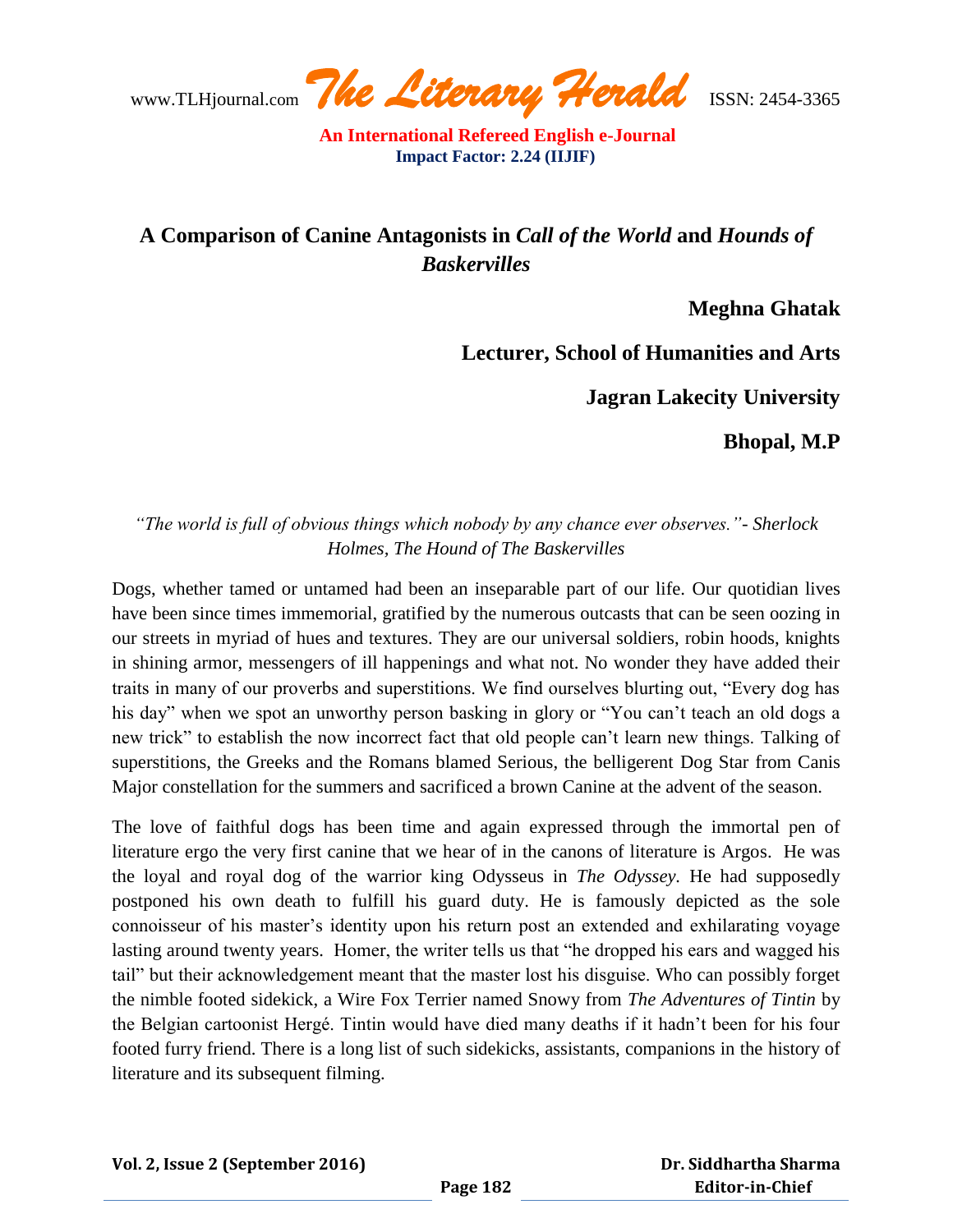www.TLHjournal.com *The Literary Herald*ISSN: 2454-3365

All of the characters named above are glorified examples of loyalty and camaraderie. We had had them as adorable protagonists as in Tulip in JR Ackerley"s *My Dog Tulip*, Stephen King"s *Cujo, Flush: A Biography*"s Flush by Virginia Woolf , Missis, Perdita, Pongo etc from Dodie Smith"s *The Hundred and One Dalmatians* or helpers such as Toto from *Wizard of Oz,* Ghost in *A Song of Ice and Fire* , Jip from *David Copperfield.* Canine protagonists are surplus but canine antagonists are hard to find. This paper attempts to compare two novels in the light of their portrayal of villainous dogs named Buck and an unknown hound.

The famous 1903 short adventure novel *Call of the Wild* by Jack London depicts the perspective of a kidnapped dog in Canada during the 1890 Klondike Gold Rush. The previously serialized book about the monstrous St. Bernard- Scotch Shepherd, Buck became extremely popular as a tale of survival. He is shown as responding to his innate nature which is that of a wild beast and transforms from a domesticated dog to an intimidating lone wolf lose in the wild. The hound in *The Hound of The Baskervilles* also is a wolf like giant creature that has terrorized people in a previously serialized book.

When we look at the trouble at Baskervilles, we have to look at the legend of Squire Richard Cabell. The church stands atop the magnificent edifice of Buckfast Abbey downhill. Squire Richard Cabell reportedly lived in the 1600"s in Brook Manor and died in 1677. Legend has it that he had supposedly sold his soul to the devil after murdering his wife.

"The night of his internment saw a phantom pack of hounds come baying across the moor to howl at his tomb. From that night onwards he could be found leading the phantom pack across the moor usually on the anniversary of his death. If the pack were not hunting they could be found ranging around his grave howling and shrieking." (Harris, H. 1996 *The Church on the Hill*, Devon Books, Tiverton)

Arthur Conan Doyle was drawn towards the Devon town of Buckfastliegh in England to the fiendish history of Buckfastleigh Church that housed the sepulcher of the Cabell family and particularly that of the "evil" squire. Buckfastliegh, the longest place name in England, is a small market town and parish. Conan Doyle had heard a narrative from a 30 year old *Daily Express* journalist named Bertram Fletcher Robinson.

"In Fletcher"s version, the Richard Cabell thought his wife was being unfaithful to him so gave her a savage beating; she ran out of Brook Manor and fled onto the moor. The squire gave chase and caught up with her and in a fit of temper stabbed her to death, whereupon her faithful hound flew at him and tore his throat out. Both dog and Squire fell to their deaths. After that event the ghost of the hound prowled the moors howling piteously and reappeared to each generation of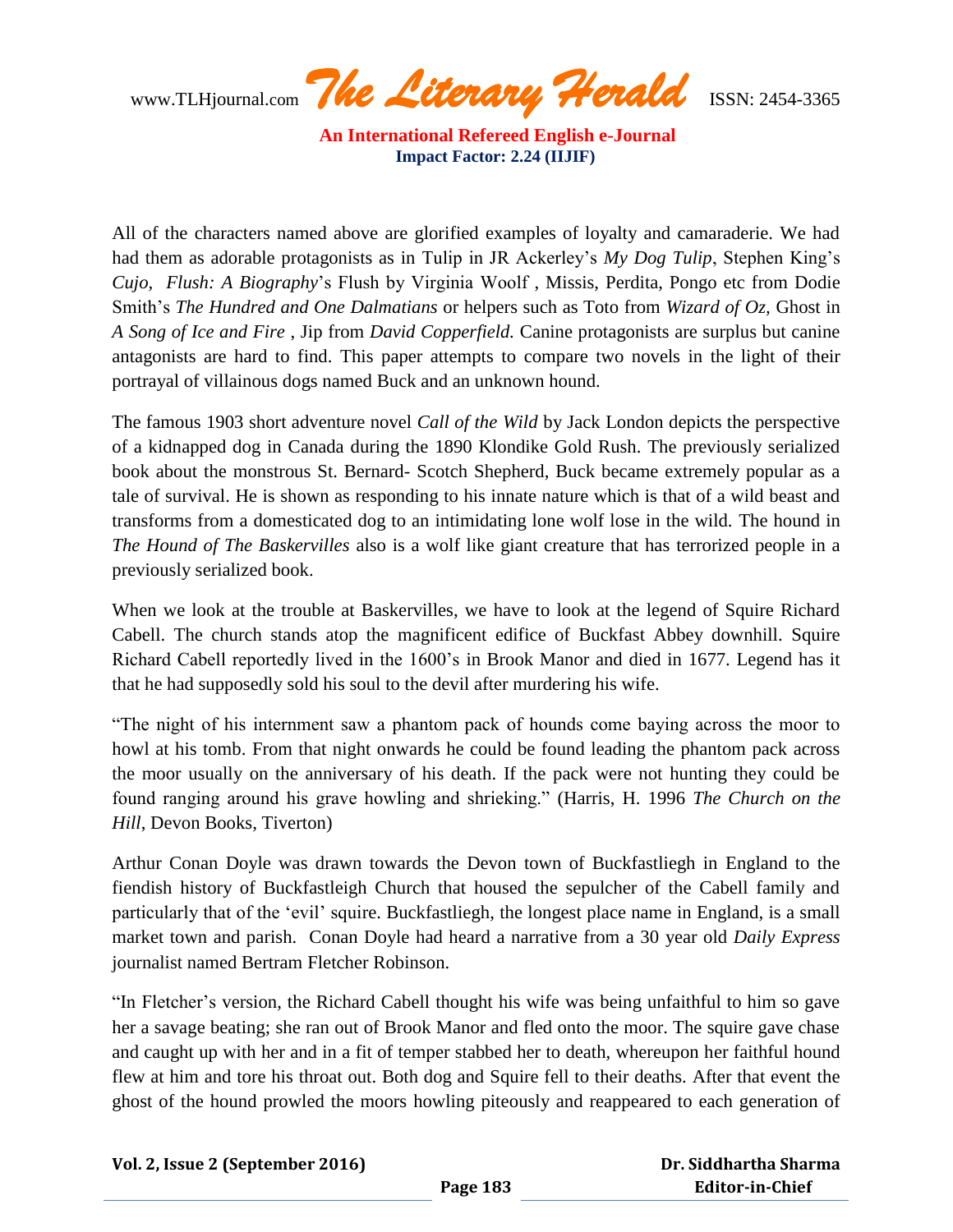www.TLHjournal.com *The Literary Herald*ISSN: 2454-3365

the Cabell family. Having heard this story, Conan Doyle visited Devon where both he and Fletcher drove around the moor in a coach drinking in the atmosphere and formulating the book, the coachman who drove them around was – Baskerville. " (Weller, P. 2001 *The Hounds of the Baskervilles – Hunting the Dartmoor Legend*, Devon Books, Tiverton)

Jack Griffith London, who had worked in a cannery and as a fish patroller before joining the gold rush; had the good fortune of witnessing the hound he immortalized as Buck in his *Call of the Wild*. A steamer returned with two tons of gold from northwest Canada and people flocked to the gold mines of Klondike, convinced that gold nuggets could be picked from the very ground. Like millions of English, who were suffering in the depression of the economy, Jack London set sail from San Francisco to turn the tides of his destiny in 1897. On the shores of Linderman Lake, in a great tent city, London and his three companions built a pair of flat- bottomed boats he christened the Yukon Belle to carry them downstream to Dawson, a city sprawled between the Yukon and Klondike rivers.

The White Pass or the Dead Horse Pass is a narrow gauge that used to be littered with the carcasses of dead horses that couldn"t survive the steep ascent to reach the Klondike mines. Hence they were replaced with Alaskan Husky sled dogs with thick fur that were much desired and costly. Buck was based on a St. Bernard- Scotch Collie dog, owned by London"s friends, brothers Marshall Latham and Louis Whitford Bond at Dawson. Landon later wrote about their dog, "Yes, Buck is based on your dog at Dawson."

While we are presented with a clear picture of the hound in Klondike, we have a very vague imagery of the one at Baskervilles. We encompass the mountain canine, Buck in flesh and blood and know about his abduction and human like account of transformation. The Hound in Baskerville is a masked murderer, completely veiled behind the local legend of Devon in Dartwood. The element of horror is established as the permanent emotion (sthayibhava) and a sense of false horror and suspense hangs in the air till the very end. It is difficult to say whether the locals used the legend of the hell hound/ Yeth Hound to their purpose or the author provided an intricately woven mystery to his eccentrically brilliant detective.

Buck is a one forty pound St Bernard- Scotch Shepherd mix domesticated canine who had " during the four years since his puppyhood, lived the life of a stated aristocrat; had a fine pride in himself and was trifle egotistical." He did not have to yearn for food as his master was a prominent and prosperous judge and was prominent and prosperous himself. He has descended from a long ancestry of royal soldiers who have now retired to a life of opulence. He had the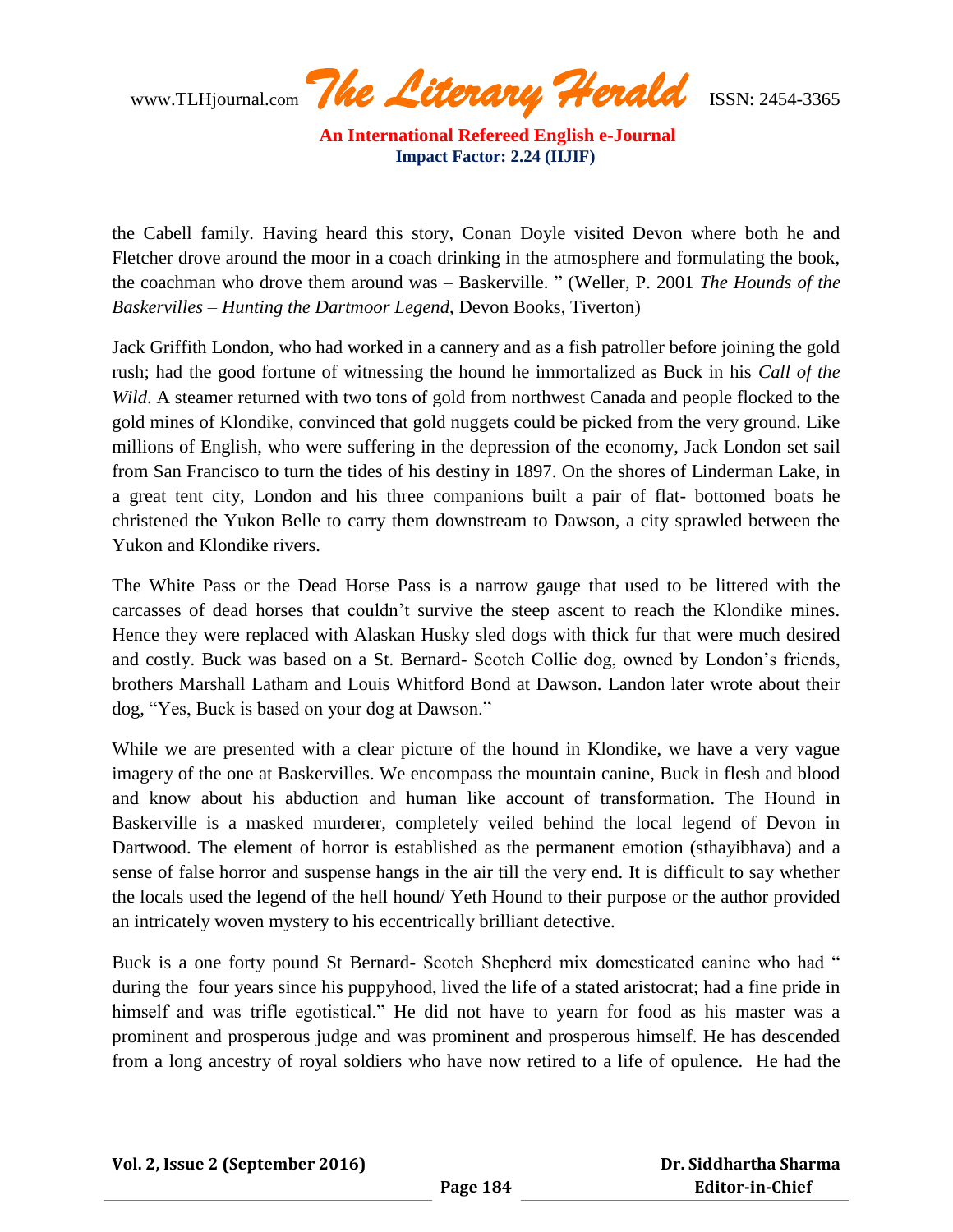www.TLHjournal.com *The Literary Herald*ISSN: 2454-3365

innate nature of a long suppressed savage beast that he awakens in the later part of his life. Nothing of the hound"s puppyhood and ancestry is found in the account of Baskervilles.

Both the dogs were made sinister by the conduct of their masters and wrongly accused to be antagonists of their respected novels. Buck was a transformed by his new masters, who kidnapped him by the rule of the club. They awaken the latent soldier of the wild in him. His individual talent of survival in the violent atmosphere is cemented by the generations of brave hearts whose blood run in his veins. He shares the same genes as the wild beasts, who have survived as the fittest contenders against the harshness of nature. We see the account in the very first chapter of the novel,

"He was beaten (he knew that): but he was not broken. He saw, once for all, that he stood no chance against a man with a club. He had learned the lesson, and in all his afterlife he never forgot it. That club was a revelation. It was his introduction to the reign of primitive law, and he met the introduction halfway. The facts of life took on a fiercer aspect; and while he faced that aspect uncowed. He faced it with all the latent cunning of his nature aroused."

The hound of Dartmoor is not given the chance to be justified. Notice that Buck is referred to in the entire novel in the second person pronoun "he". The hound on the other hand is given a fiendish treatment since the inception of the novel and referred to as "it". All we hear about is the description of the blood cuddling howl that is heard repeatedly by the locals and the detective as his assistant equally. The howl is described as agonized and his master, Stapleton, a distant relative of the aristocratic family is an embezzler who uses the local legend to his purpose thereby torturing the canine. We find upon Holmes" investigation that he had captured and chained up his wife the same way he had incarcerated the hound. He had devised his evil lair in such a way that no one could decipher the desperate pleas of the bound hound and mistook it to be hellish howls.

"He could hide his hound, but he could not hush its voice, and hence came those cries which even in daylight were not pleasant to hear…. It was suggested, of course, by the story of the family hell – hound, and by the desire to frighten old Sir Charles to death. No wonder the poor devil of a convict ran and screamed, even as our friend did, and as we ourselves might have done, when he saw such a creature bounding through the darkness of the moor upon his track. It was a cunning device, for apart from the chance of driving your victim to his death, what peasant would venture to inquire too closely into such a creature should he get sight of it, as many have done, upon the moor?"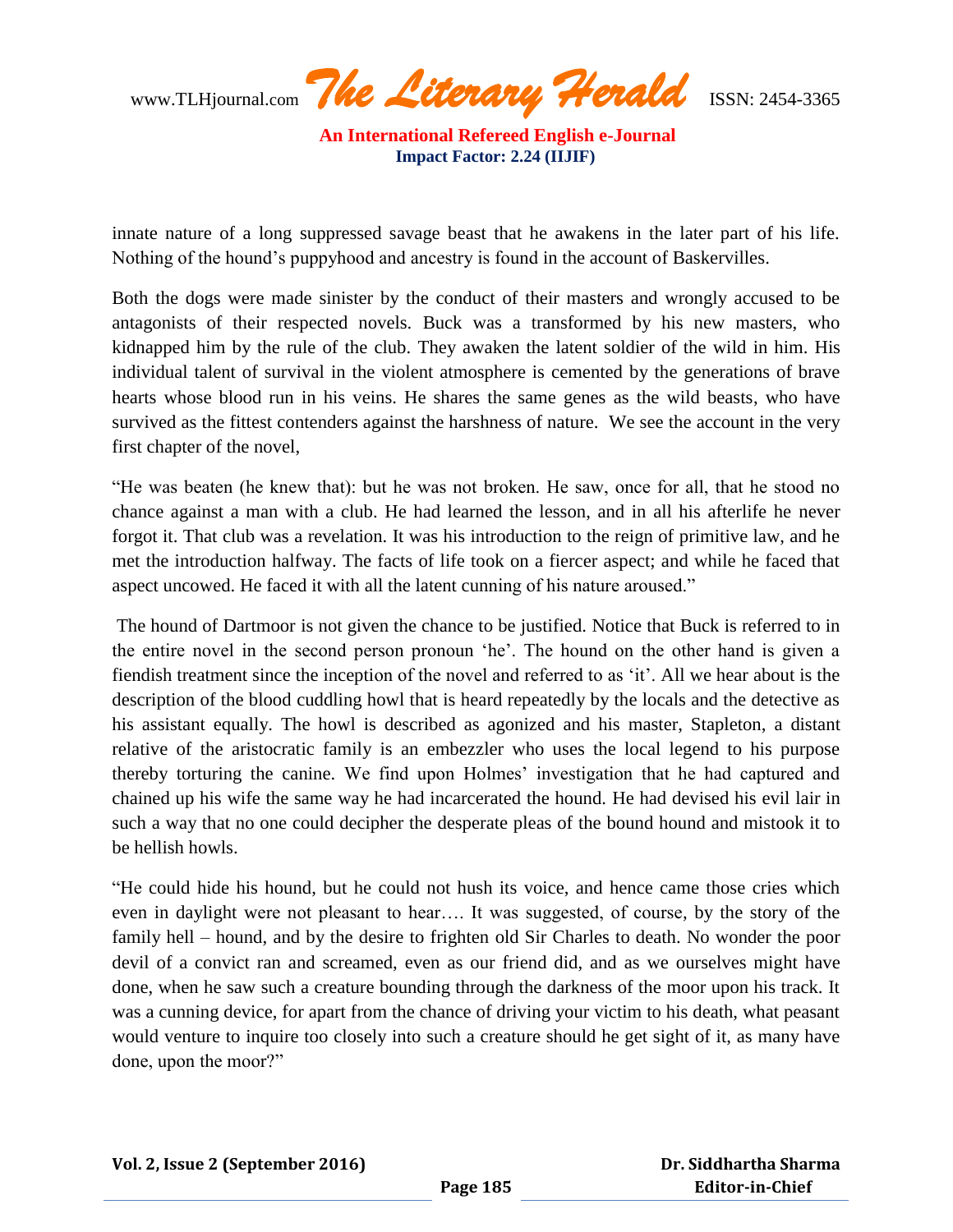www.TLHjournal.com *The Literary Herald*ISSN: 2454-3365

The first glimpse of the hound is found in the second last chapter with the same name as that of the book, where Holmes guides Watson and inspector Lestrade to the horrific scene.

"In mere size and strength it was a terrible creature which was lying stretched before us. It was not a pure bloodhound and it was not a pure mastiff; but it appeared to be a combination of the two – gaunt, savage, and as large as a small lioness. Even now, in the stillness of death, the huge jaws seemed to be dripping with a bluish flame, and the small, deep – set, cruel eyes were ringed with fire. I placed my hand upon the glowing muzzle, and as I held them up my own fingers smouldered and gleamed in the darkness."

The first glimpse is also the last glimpse as the detective and his side kick had successfully killed the beast. The evil master is hinted to have drowned in mire in pursuit of sanctuary on discovery of his plan.

Buck however is stronger, having had many masters who had made him work hard and hit him harder. The death of the last master with whom he had struck a chord of camaraderie unsheathes the desire to revert to wilderness. He embraces his instincts to run and hunt and even joins pack of wolf howling in the full moon night.

Thus we see that both the dogs have been molded into the structure of antagonists according to the concept of binary opposites given by Claude Levi Straus. The antagonist will only have a particular shade of black while the protagonist will be blamelessly white. But every character has shades of black as well as white. In Buck"s case we learn that he was a blameless aristocratic pet at the abode of his master but his kidnappers bring out his dormant genes of a merciless killer. His actions are justified and when we look at him from this perspective he can hardly be classified as the villain. The main culprits are then the kidnapers and tormentors of Buck who hid all this while in his foreshadow. The same can be said of the unnamed hound petted by Stapleton, the actual villain who was in the entire novel concealed behind the legend of the diabolic hound. He furthermore paints phosphorus on the hound to complete the imagination of the locals. Hence the canine antagonists of *Call of the World* and *Hounds of Baskervilles* have been wronged by their master to make them appear sinister.

## **References**

1. Courbier – Tavenier, Jacqueline (1999). "*The Call of the Wild* and *The Jungle*: Jack London and Upton Sinclair"s Animal and Human Jungles". In Pizer, Donald. *Cambridge*